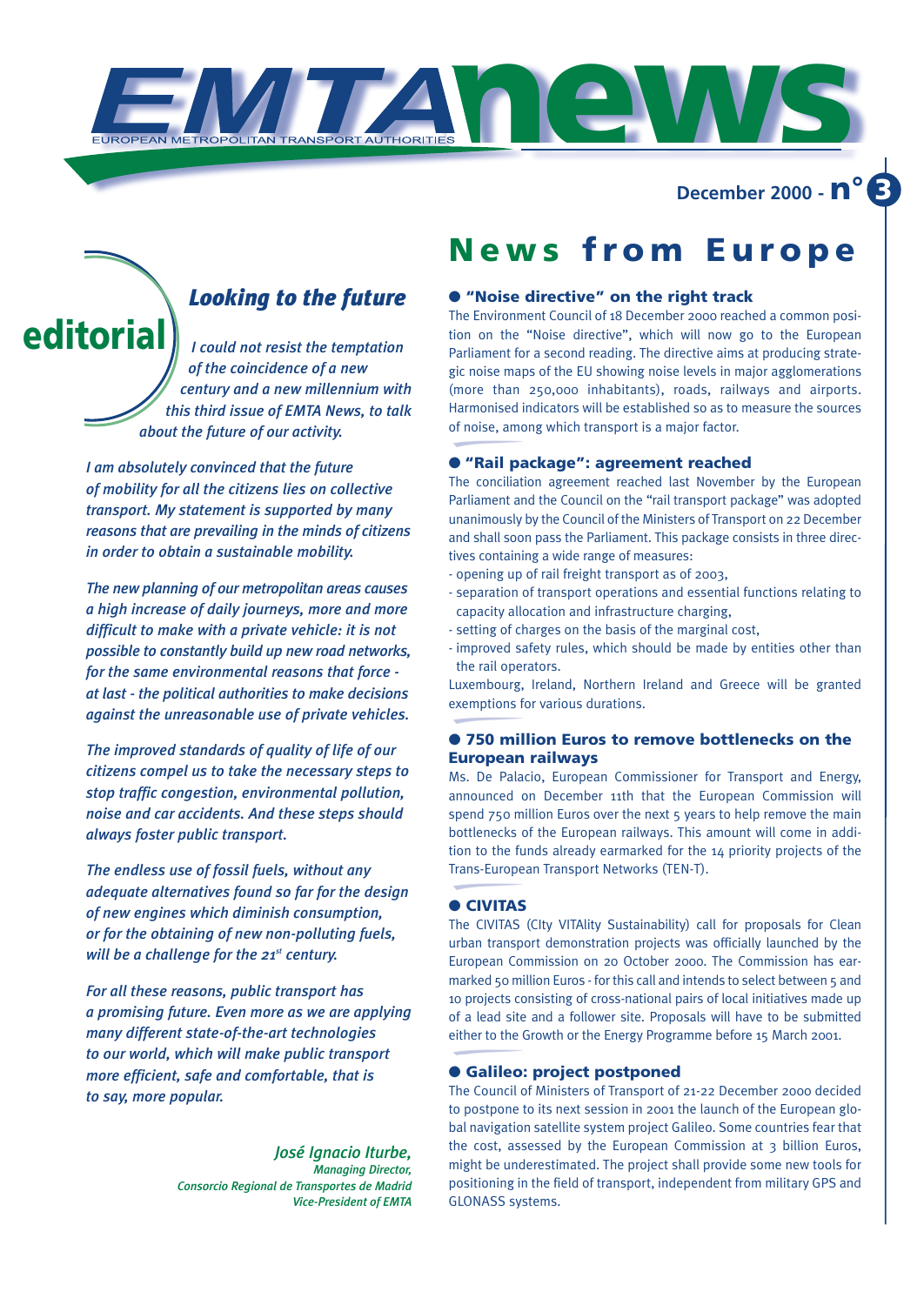# **News from the cities**

#### ● **New steps towards fare integration in Bilbao**

• Creditrans multi-purpose ticket The Creditrans multi-purpose ticket came into operation on Bizkaia's public transport network on September 23rd. Creditrans is a pre-paid ticket from which the amount of each trip is subtracted as it is used. The rate that is deducted is the applicable for the bonus passes which are intended to be substituted by Creditrans in the near future. The market for these passes is worth over 6 billion pesetas per year. It is a multi-purpose ticket, i.e. it can be used on different means of transport and in different areas and combinations. More than one person can also travel on the same ticket. Discounts of 20% of the total price of the trip are applied for changes in transport. Creditrans has obtained a market share of 60% in its first month of operation. • Common zones

The Consorcio de Transportes de Bizkaia proposal of common zones has been approved for all public transport. Bizkaia has been divided into five concentric fare areas around a central core zone in Bilbao. The possibility of linking Bilbao with the rest of its metropolitan area in a single core zone is now being studied.

#### • Common fares

The next step is to establish common fares throughout Bizkaia. The Consorcio de Transportes de Bizkaia is already working on this.

**Contact: jazanza@cotrabi.com**

#### ● **Towards "Zero emission" in the centre of Rome**

• Control of access to the historical centre As part of the mobility measures decided for the Jubilee of 2000, the Municipality of Rome has implemented a control of access to the historical centre. A Restricted Traffic Zone of 5,5km2 was created. 22 gates equipped with an "access control system" based on the Telepass technology, also used for highway tolls, will check that vehicles are allowed to enter the limited traffic area. The entrance is free for residents, but other categories of car users have to pay the equivalent of a yearly public transport pass to obtain a permit. Violators, identified by their number plates, will automatically be fined.

• Electric buses in the centre of Rome Rome public transport company ATAC designed a network of "electric" routes that cross the historical centre of the city and connect the underground stations within the Restricted Traffic Zone. 4 routes are already operated with some medium-sized (capacity of 44 persons) electric buses using lead acid batteries. The network will soon have 3 new lines (for a total length of 51km) and 54 new vehicles ranging from 28 to 35 seats. This new network will improve the service offered to the people and contribute to the goal of "Zero emission" in the centre of Rome. **http://www.comune.roma.it/dipVII**

#### ● **A Metro for Dublin**

The Government of Ireland has approved in principle the provision of a Metro in Dublin. The project will be brought forward on a Public - Private Partnership (PPP) basis, using a Design, Build, Finance and Operate Mechanism. The Metro network will be completely segregated, with tunnels necessary to maintain the required level of segregation in the densely developed areas. The estimated cost of the system is 5.6 billion Euros, and construction will be largely completed by 2010. The first step on the timeline of project is to build the Luas (Light Rail Transit) Line B. Luas Line B will be constructed between Sandyford in the south of the city to St Stephens Green and will be later upgraded to Metro. The Government has approved a 200 million Euro budget for this line, which will be in service by Summer 2003. The Metro proposal is a key element of the Dublin Transportation Office recommended transportation Strategy for the period 2000-2016, which has been submitted to government for approval. **http://www.dto.ie**

#### ● **A journey observatory in Geneva**

The Office des Transports et de la Circulation of the Canton of Geneva has set up a journey observatory, which aims at improving the planning process and at helping decision makers in their technical and financial choices.

- The observatory is made up of six main areas:
- socio-economics: GDP, price index, energy costs
- town and country planning: population, employment, public amenities
- demand for transport / mobility: number of journeys per person, average journey length, type of journeys
- supply of transport (networks and services):

location of networks, capacity, frequency, parking facilities

- traffic: modal split, volumes, commercial speeds, parking turnover rate
- impacts of transport: pollution, financial cost, security, economic development.
- The journey observatory will enable to :
- gather and update a set of basic data, in particular to meet public information and consultation requirements
- find out whether standard solutions developed locally, both technically and in terms of organisation, can be applied widely
- compare various projects in the same metropolitan area or in different areas. Thus large infrastructure projects or technological developments will be evaluated on the basis of homogeneous criteria that allow for comparisons within a single mode of transport or between different modes or combination of modes. **http://www.etat-ge.ch/otc/e-obs.htm**

#### ● **Paris: STP becomes STIF**

A law was passed in December by the French Parliament to modernise the institutional framework of public transport in the Ile-de-France Region (11 million inhabitants).

The main change brought about by this reform is the entry of the Ile-de-France Regional Council into the transport authority STP, which thus became Syndicat des Transports d'Ile-de-France (STIF). The French State keeps the majority of votes in STIF's board. This reform will enable all operating subsidies granted to transport operators to go through STIF, and thus to have a better control of the financial sums involved. The law also contained an article enabling RATP, Paris public transport company, to operate networks outside of the Ile-de-France Region and abroad.

**http://www.stif-idf.fr**

#### ● **Exchange programme among EMTA Members**

Thanks to financial support from the Leonardo da Vinci European programme, RMV (regional transport authority for Frankfurt) could send three persons to Manchester last Autumn to study some aspects of public transport organisation within GMPTE (transport authority for Greater Manchester). This exchange programme among EMTA Members enables authorities to learn from each others' best practices. **Contact: keith.howcroft@gmpte.gov.uk**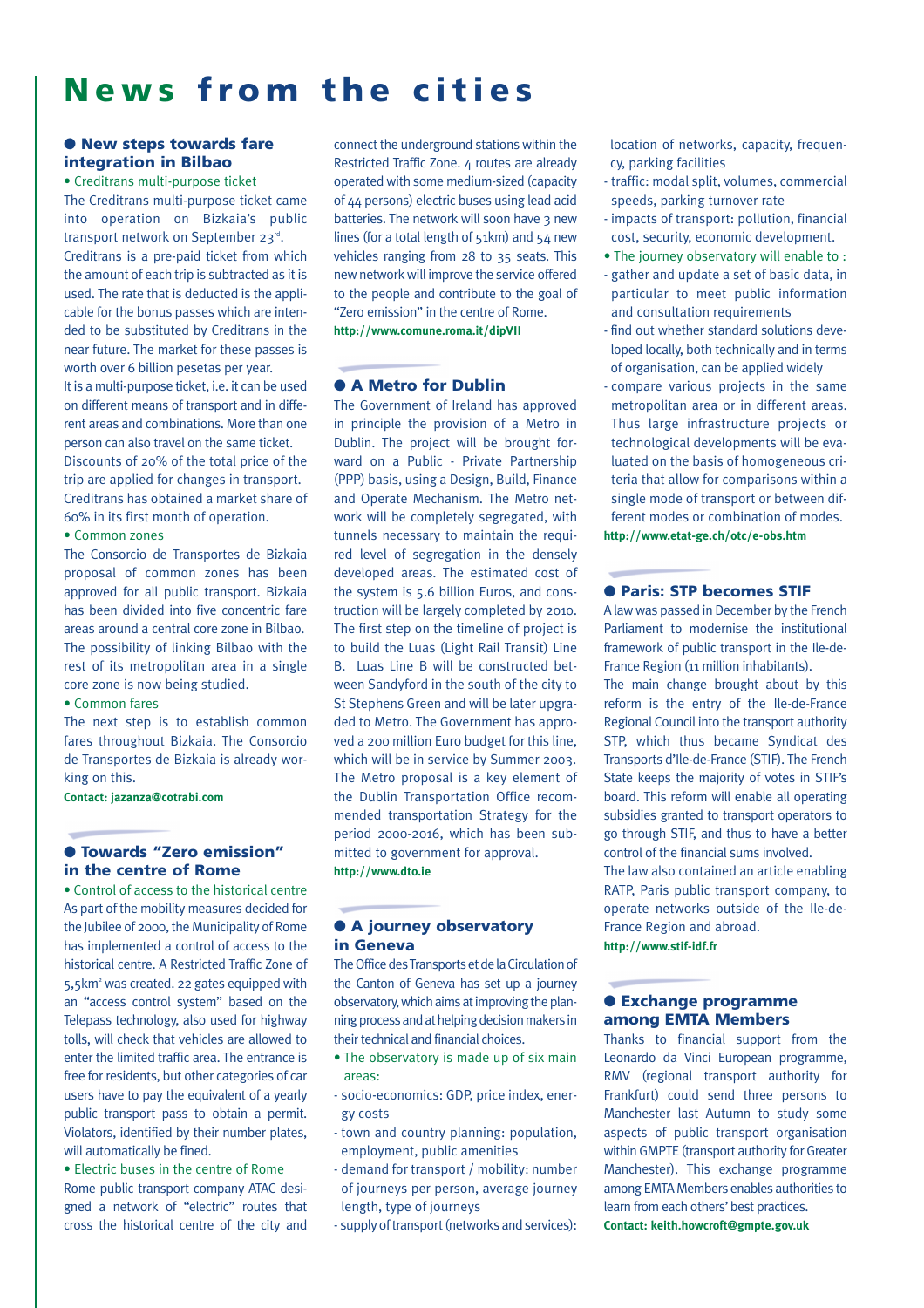# **Analysis**

### **Workshop "Contracts: a tool for transport authorities" (23 November 2000)**

**EMTA organised a workshop on contracts in Rome last November, which 80 European experts and professionals of public transport attended. Full text of the presentations can be obtained by asking for the proceedings of the workshop at: emta@emta.com**

The workshop began with a presentation of the position of the European Commission regarding contracts between public authorities and transport operators, summarised in the project of new Regulation on public service requirements which was submitted to the European Council and the European Parliament on 26 July 2000. The Commission wants to promote "controlled competition" in the field of public transport. Contracts awarded through competitive tendering for a limited period of time are a way to achieve this.

The French institutional framework for public transport services shows how transport authorities and operators can work together through contracts. Outside the Paris-Ile-de-France Region, provision of urban public transport is a duty of public transport authorities (PTA), which can be municipalities or groups of municipalities, sometimes associated with counties. PTAs decide on the level of service, on creation or modification of routes, on fare levels, and they have the choice to operate the services themselves or to contract them out. 90% of public transport networks are contracted out to passenger companies, which are mainly private ones. Contracts are awarded by competitive tendering for a limited duration. Operators have a strong power of proposals, and the quality of the network depends on the quality of the partnership between the operator and the PTA.

In the **Brussels Capital Region**, contracting was devised as an answer to the strong financial problems encountered in the 1980's by STIB, the public operator of transport networks, and the decline in patronage.

The first two contracts (1991-95 and 1996-00) aimed at reducing the losses of STIB and at increasing patronage. They enabled to boost investments in new and modernised infrastructures.

The third contract (2000-05) defines the

tactical and operational missions of STIB and puts the emphasis on the quality of service through financial incentives.

In **Rome**, the new legal framework of public transport operations is based upon the separation between the functions of regulation (network and service planning, infrastructure management, fare system, commissioning and control, quality), which shall remain in public hands, and the functions of provision of services, which shall be reserved to the market. Public companies will be turned into limited companies at the end of 2000 and tendering procedures will be used for the procurement of services as of 2003. Service contracts were introduced in Rome in 1995 and enabled to reduce the costs of operations (-16% for buses between 1995 and 2000) and public compensations to companies (-30%), increase production and traffic revenues, and lastly improve the quality of service and clients satisfaction thanks to the introduction of a monitoring system.

In **Stockholm**, contracts and tendering procedures have been implemented since 1990. The PTA responsible for all public transport in the county procures the services through tendering procedures. Companies from all countries can compete and the PTA chooses the most favourable tender. The time-limited contracts are monitored by the PTA, which works in close co-ordination with the operator to develop the services. In 10 years, prices have been reduced by 25% and services expanded by 18%. The current focus is on improving the quality of services delivered and on developing methods to select the tenders which will offer the highest level of quality.

In the Frankfurt Region, the PTA (RMV) is progressively using competitive tendering

to award contracts. Competition aims at developing a high-standard integrated public transport network and at reducing public subsidies. Gross cost contracts were signed for two regional railway lines with incentives for quantity of services, prices, financial structure and quality.

In **Barcelona**, contracts are used to achieve fare integration. With the new system, ATM, the PTA for the metropolitan area of Barcelona, is responsible for the integrated fare policy, collects the revenues of sales and distributes them to operators depending on their level of patronage. Because of the different nature of existing contracts between ATM and operators, it has been necessary to sign specific contracts with each operator for the implementation of the integrated fare system. The weighted mean tariff (TMP) of the whole metropolitan area is the indicator used to homogenise the system.

In Madrid, the building of the Avenida de América Interchange (metro, interurban bus and P&R facilities) was a complex project and concession contracts were used to finance it. Because of its location in a very busy part of the City, the project was very expensive and public funds were not sufficient. CTM, the PTA for the Madrid Region, looked for ways to attract private financing for the operation through an analysis of the revenues that could be generated by the interchange to concession companies (fees on passengers and vehicles, leasing of shops, vending machines and publicity space).

For **Connex**, an international operator, contracts have to be flexible and to specify precisely basic elements. The selection of the operator must be based on a multicriteria analysis using clear and transparent elements. Though there is no perfect contract duration, short term contracts